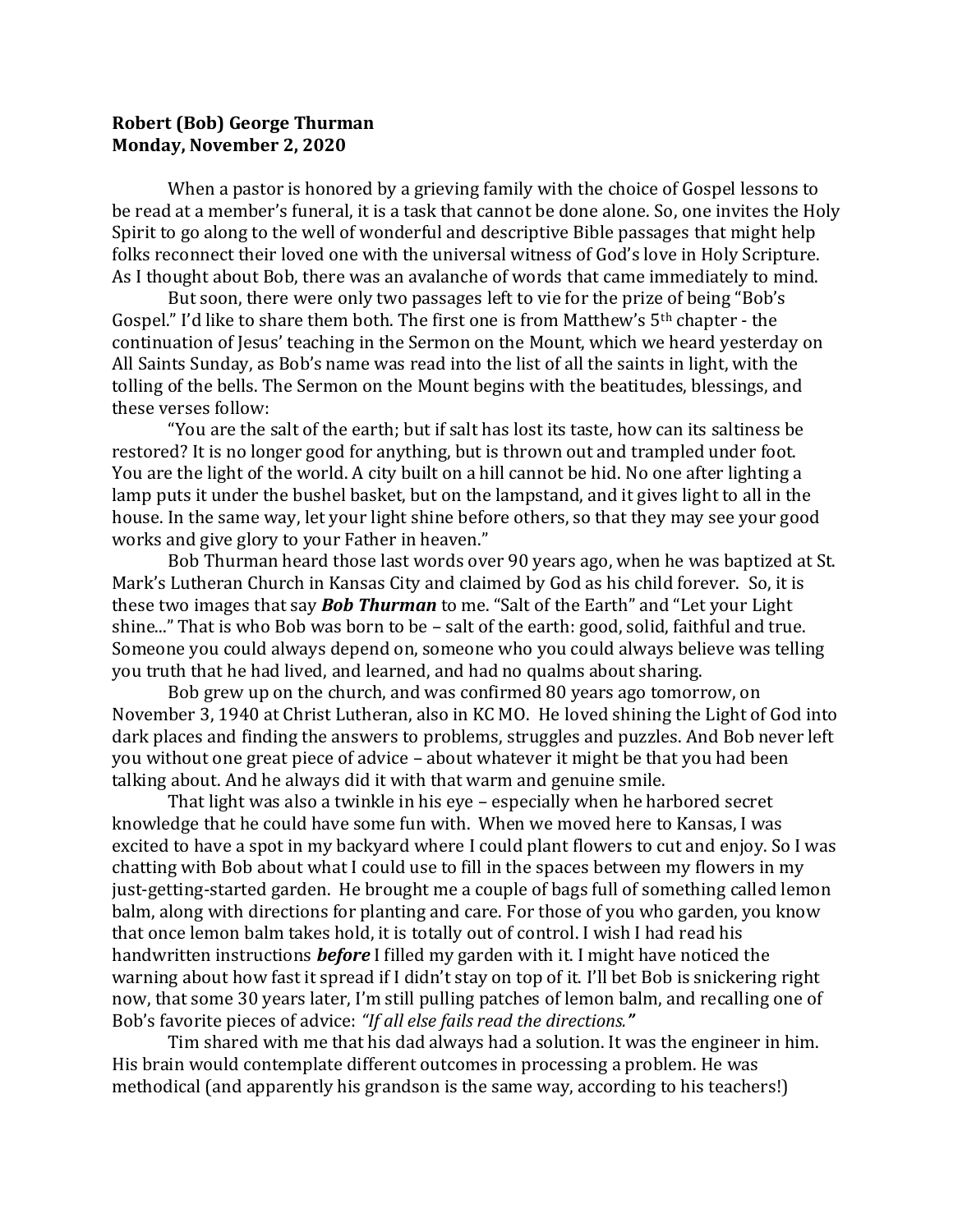But Bob balanced his intellectual prowess with solid, 'salt of the earth' practices that worked for him for his whole life. Again, Tim likened his dad to that soldier that came to Jesus to ask for healing for his slave. "Just say the word and it will be as you say." Bob lived by the rules and knew how to balance faith and works. He was as honest as the day is long – consistent in the things he knew to be true: Family. Worship. Tithing. Bob was generous with his time, his talent and his treasure.

And he loved to advise – his workers - his sons – his pastors – his wife. Nellie used to say she was afraid he would manage her and the house like his work when he retired. He didn't...but he certainly shared his knowledge around here – faithfully and methodically, and always with an inner joy that just needed a little encouragement to come out into the open. You'd see it when Bob was around the preschool kiddos, or enjoying a beautiful day, or even chasing the geese away from the parking lot with his car. Bob. Salt and Light.

Many of you worked alongside Bob around here, helping with special jobs that he did, and we all know we can get each other to recall Bob with a smile with two words: septic tanks. He would come in from working outside at the church – always wearing a gray hoodie with the hood up over his cap. He'd saunter in to say hey to the office staff. I'd come out of the office and either Wendy or I would say, "Bob, wanna cup of coffee?" Sure, if it's already made." Never convinced him that with a Keurig a cup of coffee is always made... He'd sit. We'd chat. He'd make us smile.

Coffee was very important to Bob. One of our members tells the story of how Bob always took it upon himself to clean up the coffee pots out in the narthex after church. One Sunday this well-meaning member began to help out, and was so bold as to add soap into the coffeepot to give it a good cleaning. Well, Bob made it very clear that never, under any circumstances, was one to add soap to a coffee maker of any kind. End of story. Good advice shared. Salt and light.

Earlier I mentioned another gospel story that I wanted to share today. You can see why Jesus' words about salt and light fit who Bob was in our midst. But the second passage was his request – to be read at both his beloved Nellie's service and at his own. It's from John, the 11<sup>th</sup> chapter, and it's not about Bob as much as it is about the One who loved Bob. *Martha said to Jesus, "Lord, if you had been here, my brother would not have died. But even now I know that God will give you whatever you ask of him." Jesus said to her, "Your brother will rise again." Martha said to him, "I know that he will rise again in the resurrection on the last day." Jesus said to her, "I am the resurrection and the life. Those who believe in me, even though they die, will live, and everyone who lives and believes in me will never die. Do you believe this?" She said to him, "Yes, Lord, I believe that you are the Messiah, the Son of God, the one coming into the world."*

While Bob and Nellie were with us, they were our saints who taught us, by their lives, how to be disciples of Jesus. In September, Bob turned 94 years old (on the feast day of St. Michael and All Angels, which I used to kid him about, being Bob, the Angel.) To have suffered the losses and hard times that they endured with such grace and without losing faith was almost miraculous. For how could they still believe, how could they keep their faith in the face of the great Depression, Naval service during World War II, the loss of their daughter, Cathy, to an institution at a young age, and the hardships of their final years as members of The Greatest Generation. But Nellie and Bob believed that Jesus is who he said he is – and that Resurrection and Reunion is only the beginning of a new life of rejoicing together in their eternal home.